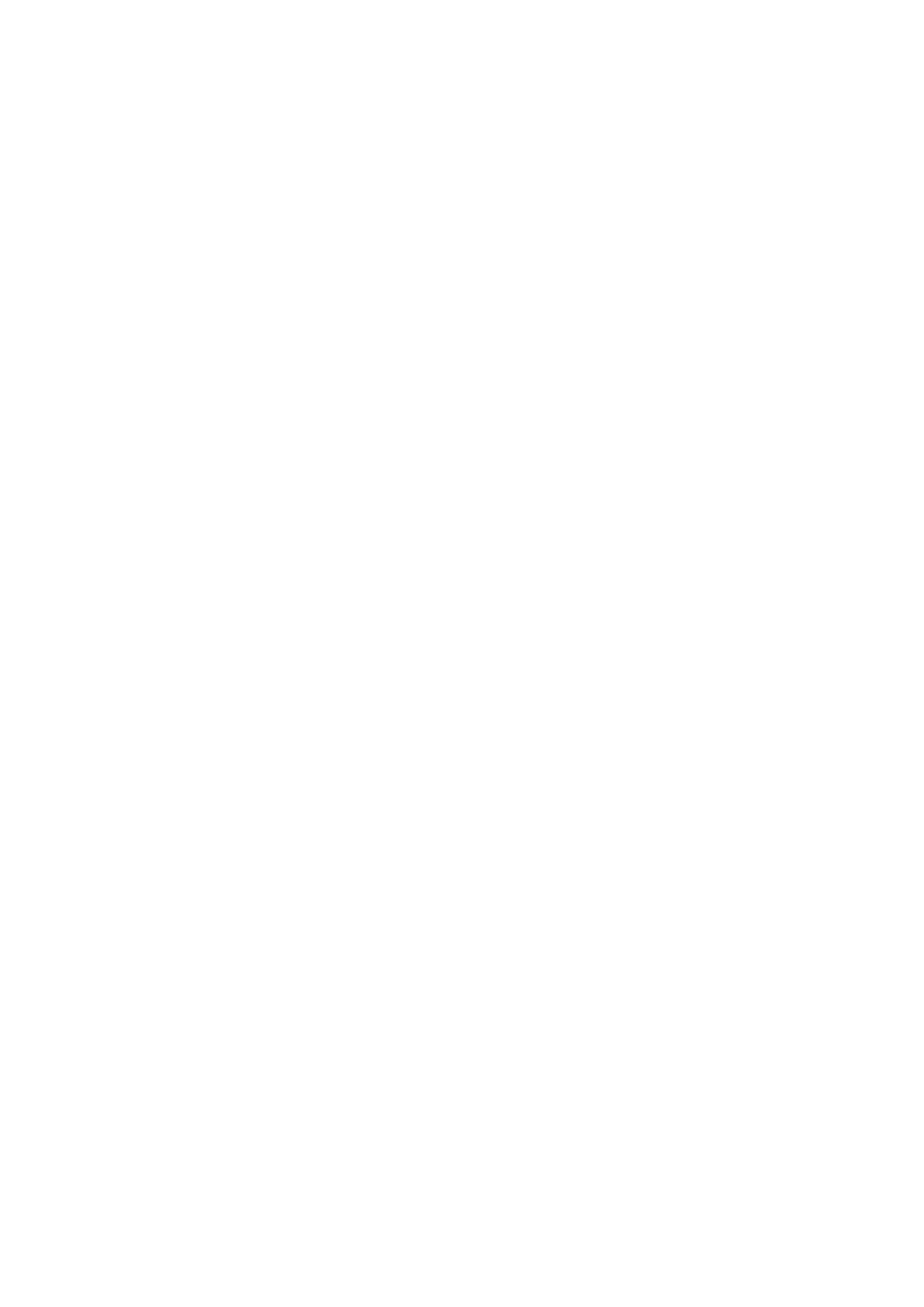### <span id="page-2-0"></span>**Contents**

| Monitoring requirements of aquaculture in North Atlantic – national differences  8 |  |
|------------------------------------------------------------------------------------|--|
|                                                                                    |  |
|                                                                                    |  |
|                                                                                    |  |
|                                                                                    |  |
|                                                                                    |  |





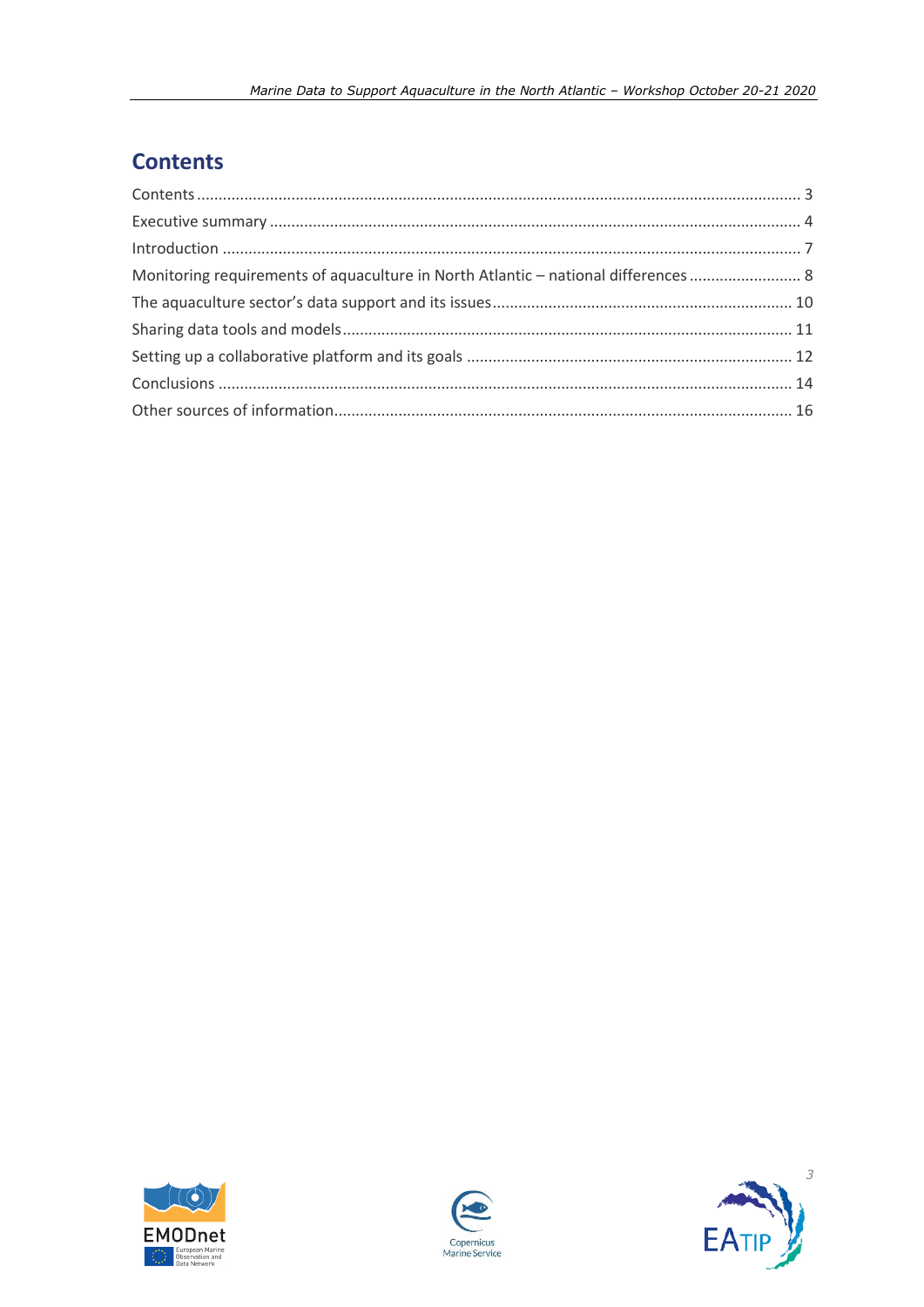#### <span id="page-3-0"></span>**Executive summary**

The online event "Marine Data to Support Aquaculture in the North Atlantic" was organised by the European Commission's general directorates for Maritime Affairs and Fisheries (DG MARE) and Defence, Industry and Space (DG DEFIS), the European Aquaculture Technology and Innovation Platform (EATiP), the European Commission's programmes of Copernicus Marine (Copernicus Marine Environment Monitoring Service - CMEMS<sup>1</sup>) and European Marine Observation and Data Network (EMODnet)<sup>2</sup>. More than 60 participants attended the event, with a background equally deriving from the aquaculture industry and the policy/coastal managers sector (37% each), with another 24% of attendees working on aquaculture research and 2% of participants from other areas, including data providers and consultancy agencies.

A series of presentations and discussions was hosted, and the first two main topics that they provided focus on were the identification of the specific data needs of the aquaculture sector in the region of the North Atlantic, and the input potential of the European Commission's Copernicus Marine and EMODnet services of marine monitoring and marine data initiatives. These are the two main long-term European services providing open and free access to harmonised and standardised marine environmental data (in situ and satellite), and in addition to this the national authorities are providing their own data services for coastal waters as well.

The third main topic was the set-up of an industry initiated, collaborative platform at a European level to encourage the aquaculture sector to share data that are necessary for the management of datasets to support various aquaculture activities. These, among others, can be (a) the application process for aquaculture licenses, (b) the development of the aquaculture sector with an ecosystem management approach and (c) the implementation of evidence-based management and governance in marine aquaculture. This platform would be focused at the aquaculture sector but its data and best practice examples would also benefit other stakeholders, including marine and agriculture organisations.

In relation to this, one key question discussed was the identification of an organisation or group that will provide this platform, and their needs for funding, knowledge and skills. Regarding the platform providers, EMODnet and Copernicus could combine European Commission data with sector-specific information and national initiatives and platforms. As far as funding is concerned, it was suggested that funding opportunities for the collaborative platform could be coordinated at European level, by EATiP and supported through EC funds, following of course the appropriate process of proposal selection. Payment for actual use of the services can be expected from the industry if a clear added value is shown. This might be possible for large businesses whereas smaller enterprises might benefit through existing clusters, national networks or consortia. It was however agreed by most participants that access to the platform should be free to encourage its use, with more labour-intensive services, for example forecasts, possibly on a paid basis. This is feasible, since the data services that the EC makes available are open and free of charge.

Participants also agreed the platform should be user-driven and shared ideas about potential new data products that it could provide. It should incorporate existing data and platforms, with the example of the public online platform of BarentsWatch in Norway, which is organised and funded

<sup>1</sup> https://marine.coperni cus.eu/

<sup>2</sup> <https://emodnet.eu/en>



-





*4*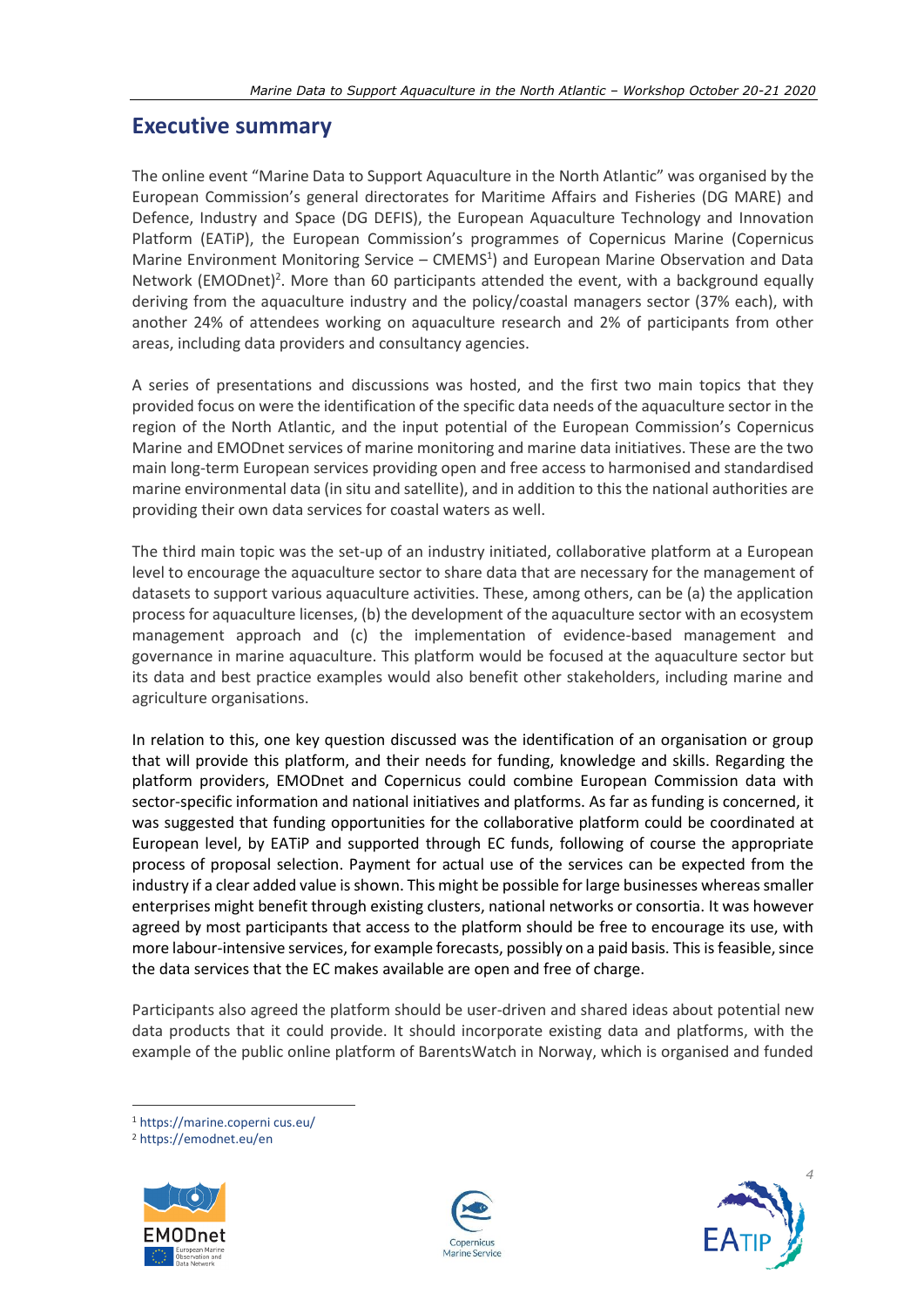by the government and the industry. The aim of a sector-related data platform will be to build upon and improve services already in place, without duplicating existing information.

Another discussed issue was data ownership, with frequent changes of contact authorities making it difficult to know and verify it. It was noted that EMODnet and Copernicus Marine data include metadata that provide further information (e.g. the data's format and type or parameter), as well as the originator and provenance. In response to this, there was a comment by the representative of the Scottish Association for Marine Science (SAMS) that in some countries there is difficulty in finding who the contact person is for Copernicus and EMODnet, there is no clear reference to the party which collects the data and how to obtain it, and there are often added complications for obtaining raw data. It was however noted that the creation of a dedicated platform could help to deal with these issues.

It was agreed that the information provided by a future platform should be in English, despite this being a language barrier for some local aquaculture communities. To overcome some technical barriers of the use of digital systems that may exist, it was recommended that scientific experts and information technology specialists could be employed to help provide a suitable simple user interface and provide training when necessary.

The platform could also help to show the public that the industry is complying with strict environmental regulations, something that could be highlighted with a workshop showing the benefits of the platform and its applications. In this way, it would also serve to improve the sometimes-negative perception of aquaculture in society.

One of the most significant challenges to overcome with a potential platform, as agreed by the participants and explored by the European Commission, is the reluctance of industry to share data. Reasons include commercial concerns of data being available to competitors, a lack of trust or, especially for small businesses or fish farms, the time-consuming and labour-intensive administration and data upload processes involved. This is happening in spite of some rare good examples of data coordination, collection and sharing such as ongoing private and public efforts in Norway together with the existence of the aforementioned public platform of BarentsWatch.

A solution to this challenge is ensuring proper communication between the different stakeholders in order to encourage them to offer more data, with the advantage of more and higher quality data eventually being available to them in return. In this context, it was agreed that there should be a well-coordinated effort to highlight and highlight the benefits of sharing information within a single platform, with the suggestion to commission a case study on ways of data sharing and its advantages.

One of the other problems addressed, that a future platform could solve is the aquaculture industry's requirement for sector-specific tools that from its perspective the European open data services cannot currently provide, in spite of their continuous effort to increase the spatial resolution and quality of their data. In response to this, it was mentioned that (a) EMODnet is already focusing on developing new data products that can be tailored and used by the industry with a system of fully centralised data access, and that (b) Copernicus has data visualisation tools such as MyOcean that are easily accessible to citizens, students, large businesses and start-ups without the need for expert knowledge or guidance, which is also provided as dedicated training workshops for the aquaculture industry. The participants highlighted the need to make the use of these two data services easier, with further guidance towards their potential use with respect to





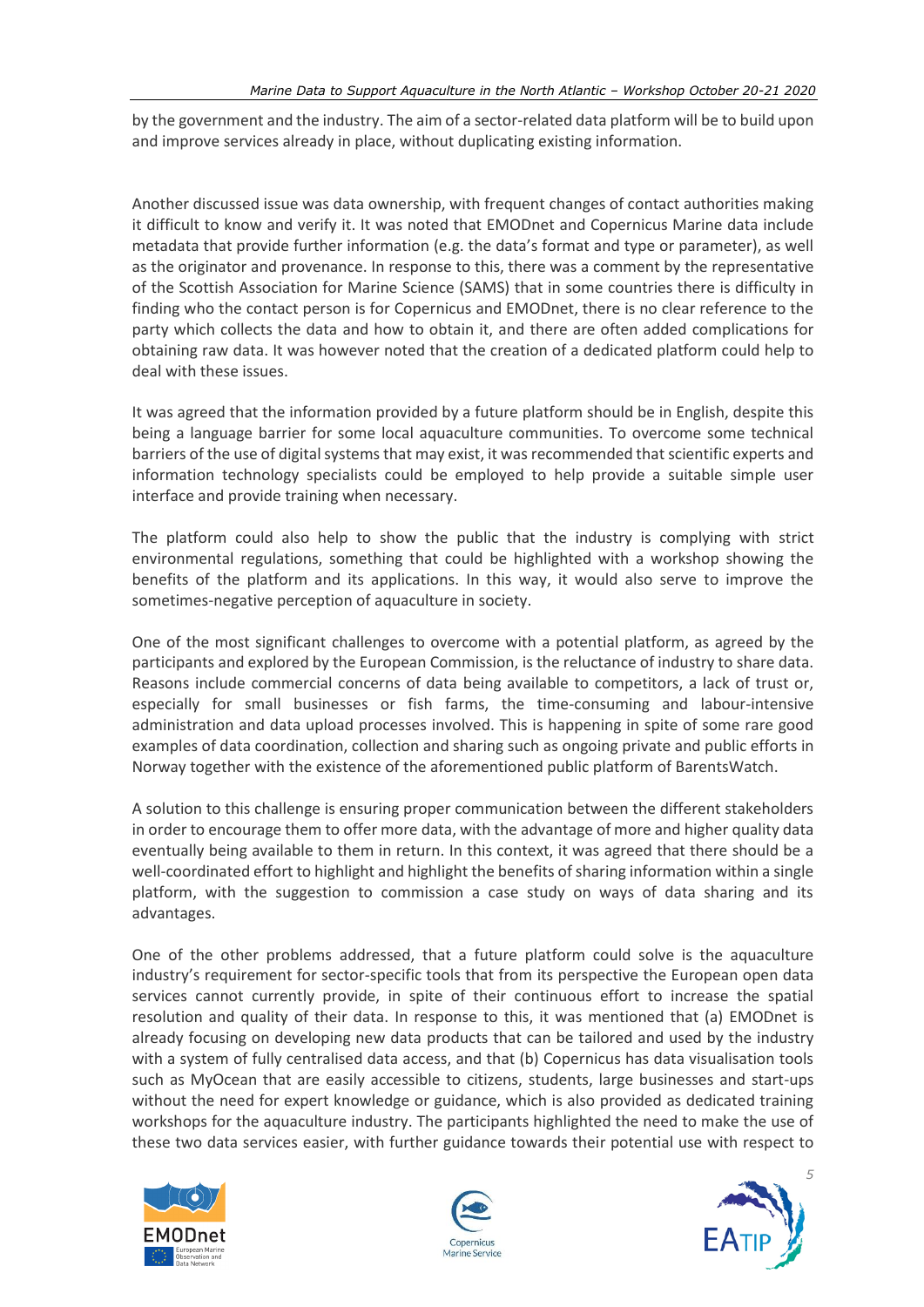the specific properties of each particular sea basin or smaller area, and to include the currently missing biological data, beyond the existing data on biology and biodiversity already available through EMODnet Biology. This was also recognised by the Copernicus representatives as a field that needs specific focus.

With the consideration of the above discussions, the Commission is looking into the identification of the requirement for sector-specific tools, and their development and finance needs through the facilitation of an industry-driven European collaborative platform with the involvement of key stakeholders. This could be done in the context of the stimulation of sustainable activity in the sector, but without interfering with the market. Finding a good balance between the two would be necessary. It was also noted that the Commission itself would not be responsible for developing or operating this platform. Instead, it will make the data available, through EMODnet and Copernicus, as it already does and aim in supporting better quality and improvement of spatial and temporal resolution. Any other aquaculture data initiatives will be in the hands of local governments, regional authorities and industry.

The workshop ended with a call for participants to share case studies, data and concrete examples of how open source data and data products can be used. Welcoming the meeting as a success, the organisers announced the plans to hold a complementary workshop in 2021 on marine data that will support aquaculture in the Mediterranean region.





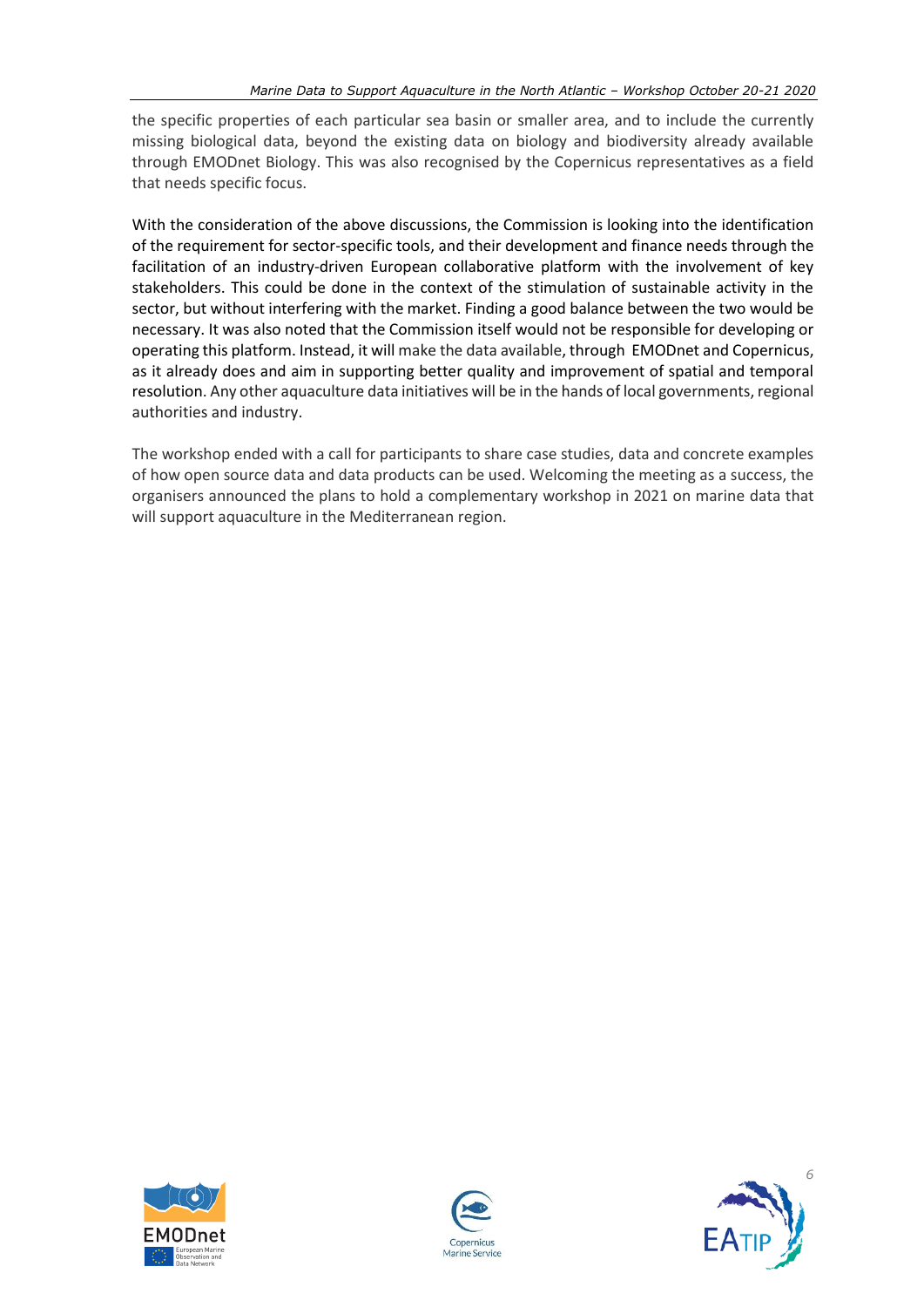#### <span id="page-6-0"></span>**Introduction**

This year's workshop followed one held on September 24th-25th 2019 in Athens on 'First Marine Data for Aquaculture', organised by EATiP and Mercator Marine Systems. It examined the overall needs for data from the aquaculture community, with shown examples of various use cases. A knowledge gap was identified on the awareness of existing data services, and a particular need for user-friendly, high quality, well-documented and interoperable data. It was concluded by the EATiP representatives that in order to provide better services for the aquaculture industry, a link must be made between available farm, ocean and coastal data, with the provision of integrated data sets from both Copernicus and EMODnet.

During the course of the current workshop there were three main discussions held: (a) on the implementation of useful tools to support evidence-based management for aquaculture with an ecosystem approach, (b) on the ways that a collaborative platform can help achieve this goal with the incorporation of the industry and the two data services of Copernicus and EMODnet, and (c) how it should be governed, funded and used.

Copernicus Marine was presented as a user-driven service implemented by Mercator Ocean International that offers a portal for marine data. More than 25,000 people from 3,700 organisations and 166 countries use it. It features worldwide physicochemical data from 1995 onwards, which come from satellite and in-situ monitoring and ocean models.

EMODnet was also presented as a long-term EU-funded initiative bringing together more than 150 organisations that serves as a gateway to in situ marine data, spanning seven thematic areas of bathymetry, biology, chemistry, geology, human activities, physics and seabed habitats, with data originating from the wider European area and beyond. EMODnet data and data products were shown to be used by a variety of stakeholder communities, and as an essential tool to increase productivity and stimulate innovation in the aquaculture sector, with its data sets nowadays being used by an increasingly global user base with international collaborations.

It focuses on *in situ* data from seven thematic areas: bathymetry, biology, chemistry, geology, human activities, physics and seabed habitats. Examples of EMODnet thematic data sets and products were given, including for example EMODnet Chemistry that provides integrated marine chemical environmental datasets to assess ecosystem status according to the Marine Strategy Framework Directive. The network's data ingestion portal is also important as a public service to assist data providers to share data.

As also emphasized by its representatives during the workshop, one of its main concepts is the particular value found in its free provision of data that are usable by the industry, policy makers and any other user that needs it. The use of FAIR (findable, accessible, interoperable and reusable) data is key to this.





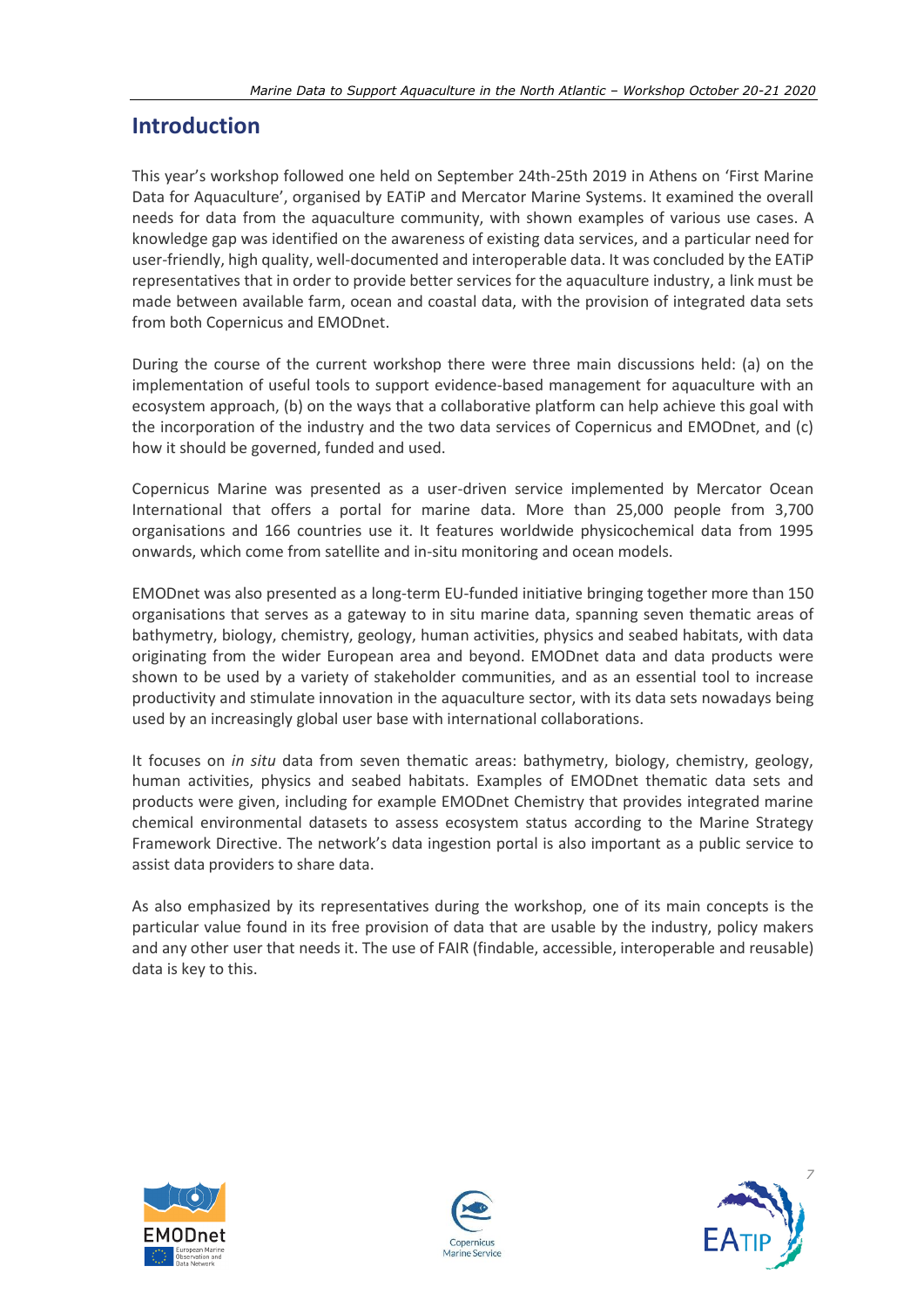#### <span id="page-7-0"></span>**Monitoring requirements of aquaculture in North Atlantic – national differences**

The differences in data requirements between European countries and in the availability of training sessions were discussed, also, regarding how they make a "one-size fits all" solution impossible from the considered platform. In order to illustrate this, the range of varying monitoring activities and requirements in sea-based farms of the North-Atlantic region was mentioned with examples from Belgium, Denmark, France, Iceland, Ireland, Norway and the UK/Scotland.

In Belgium, aquaculture is the responsibility of the Operational Directorate of Nature from the Royal Belgian Institute of Natural Sciences. While several new ideas have been proposed for aquaculture, no commercial aquaculture activities have been set up. However, a series of pilot projects have been started to determine proper legislation and required data acquisition to monitor the environmental impact.

Norway and Denmark are more advanced in this sector. The Norwegian Directorate of Fisheries enforces regulations on sea-based aquaculture licences, and companies are responsible for carrying out environmental surveys to obtain and operate such a licence. According to the NS 9410 salmonfarming standard, samples need to be taken from sediments under and around the farms. Sea bottom parameters measured and reported under and around the sites include pH, total nitrogen, salinity, temperature and oxygen with various sampling points per farm according to its size. Other parameters include ocean currents, particle scattering, biological parameters and a biodiversity analysis. Automated monitoring tools such as Remote Operated Vehicles (ROVs) are often used to perform high-resolution surveys of the seabed to control the risk of damage to vulnerable ecosystems.

Denmark has similar monitoring requirements for new environmental approvals, but with further restrictions on the amount of feed that can be used. Denmark also has requirements for filming of the seabed. Independent of the country of operation, marine farms operating under the Aquaculture Stewardship Council (ASC) certificate need to analyse additional elements in sediment samples.

In Iceland, aquaculture is growing rapidly, and authorities are catching up with laws and regulations. The required parameters and information vary according to the type of farms, for example land- or sea-based. For sea-based farms, compulsory data include output of juveniles, inventories for each cage, production volume, feed consumption and diseases. Farmers submit reports monthly or biannually if they operate under 20 tons. The Icelandic Food and Veterinary Authority (Matvaelastofnun – also called MAST) collects data from aquaculture operators and is working on a computer system to collect and publish all necessary figures, but without any available to share at this point.

In Ireland, regulatory controls are applied by the Irish Licensing Authority, Department of Agriculture, Food and the Marine. Local environmental impact assessments are carried out with officially available statements. Salmon farming is controlled by eight different protocols. In addition to environmental monitoring, Ireland's aquaculture farms need to deliver controls of fish health status, sea lice abundance and mortalities. Fish health authorisation needs to be obtained from the Marine Institute. Monitoring for harmful algal blooms is carried out by this institute, but plankton





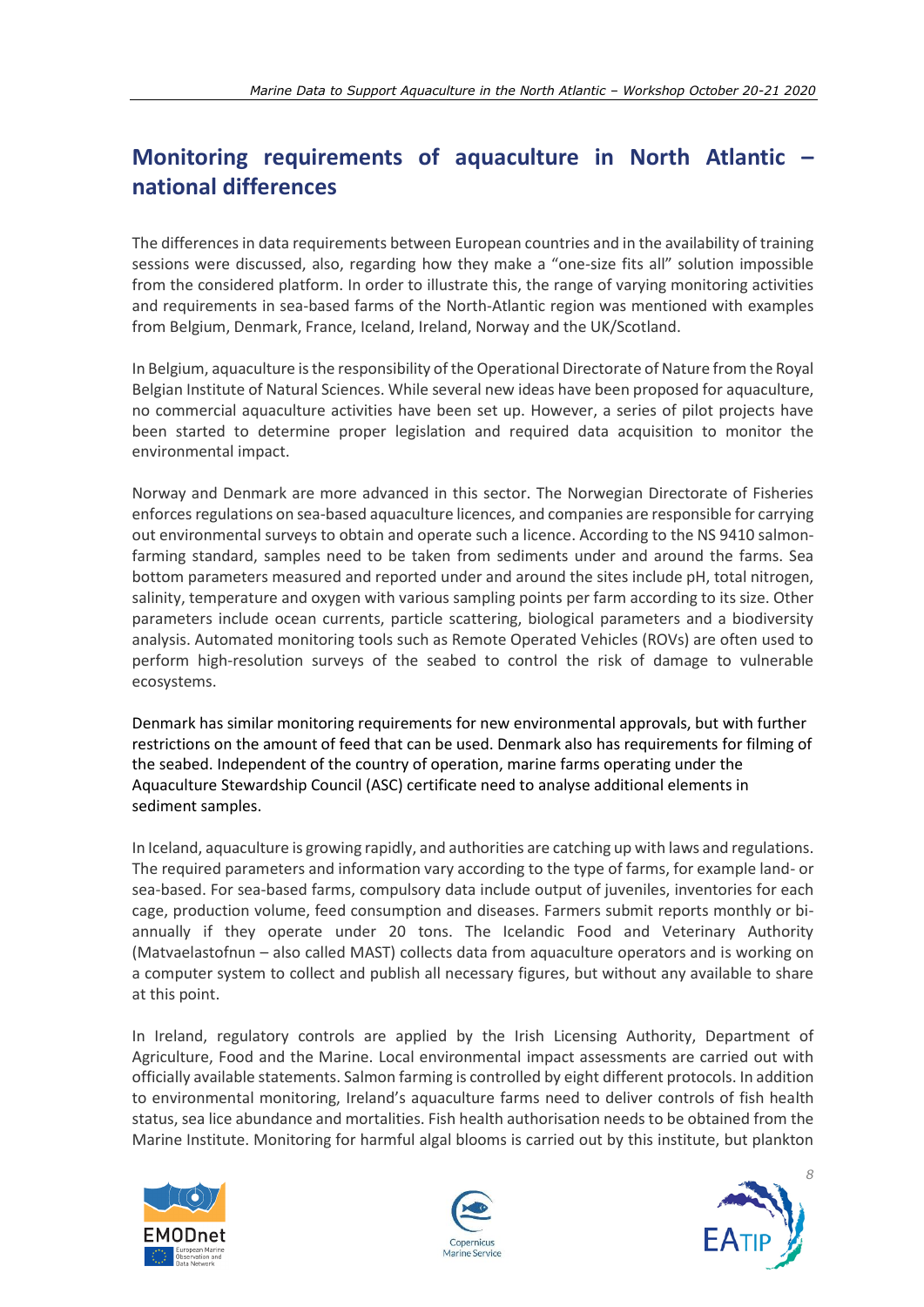samples are provided by industry. Finally, aquaculture scientists and policy makers are using Copernicus, EMODnet and national body data.

In Scotland, environmental regulation of aquaculture is carried out by the Scottish Environmental Protection Agency (SEPA). Companies need to provide plans on the structure of a site and its management details such as the feeding methods, the nutrient content of feeds etc. Firms are also required to give data for specific sites on chemical water quality parameters for copper, zinc, total nitrogen, total phosphorus and total organic carbon (TOC). Marine Scotland and the Fish Health Inspectorate (FHI) regulate the presence of sea lice on salmon. Farmers need to report weekly to FHI when the sea lice threshold is breached, and must notify FHI of unexplained mortalities. The Scottish Salmon Producers' Organisation reports the monthly average sea lice numbers and mortality percentage for each farm, one month in arrears.

In France, IFREMER (L'Institut Français de Recherche pour l'Exploitation de la Mer/French marine research institute) manages environmental monitoring of water parameters including chlorophyll-A concentration, turbidity, phytoplankton diversity and toxic species as well as oyster reproduction, growth and mortality. Data on water quality, phytoplankton and harmful algae, oyster reproduction and oyster mortality and growth is available on public repositories. In addition, different programmes are available to visualise data online such as oyster mortality rates and larvae abundance. The results of the French oyster sites are archived in the Quadrige information database, are made available to the French ministry, aquaculture industry, and water quality managers. Follow-ups are carried out on a bi-monthly basis and put online a few days later. The data is also used to model growth and egg-laying capacity under different climate scenarios. It was noted however by the representative of the European Mollusc Producers Association that the authorities are not obliged to share their data, and that the establishment of the discussed platform would help with their evaluation of the data precision and the establishment of the link between territorial and coastal activities, which is essential for tidal aquaculture such as of shellfish.

In addition to the above differences in regulations, the situation is also different across Europe regarding the frequency of data collection and its resolution, the involved parameters, methodologies etc. For example in some regions there are less data collected, and they are more model-based and thus less reliable. In other cases, they are available from one industry provider and not from another. A suggested solution to this problem was data provision from third parties, and possibly the aforementioned uniform platform. As noted by the representative of FAO, free access to this platform across Europe would also help countries without their own access to information to benefit from predictions of climate-change forecasts and their impact.





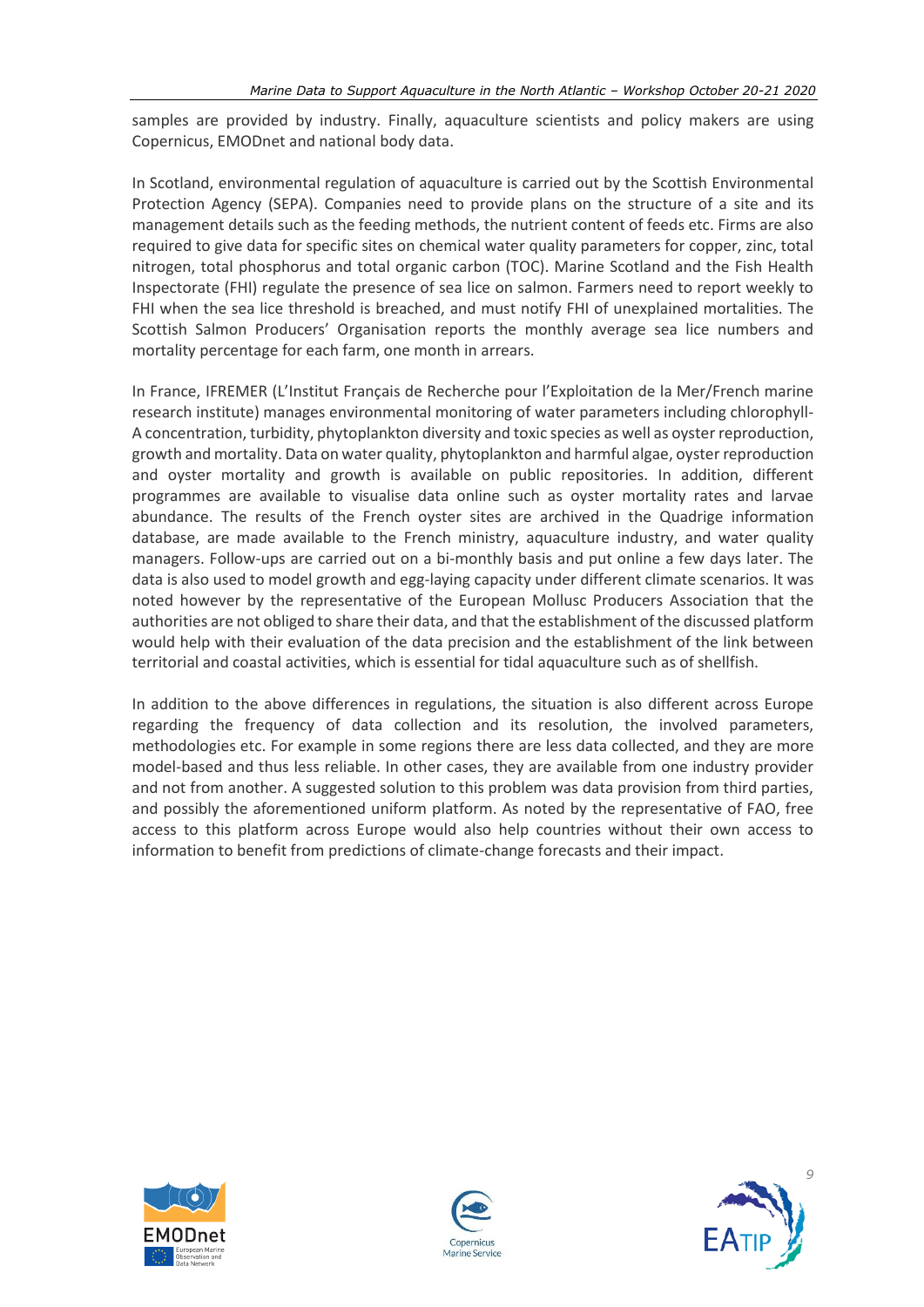#### <span id="page-9-0"></span>**The aquaculture sector's data support and its issues**

The industry's digital transformation was discussed by the participants, with the highlighted need to enable a better, more specific and streamlined use of the provided data in one single platform. The representatives of EMODnet commented that it is really a question of the explanation of the types of available data to its potential users – especially fish farmers - and helping them become familiar with various ways of their use. According to the participants, it would be necessary to include showcasing these data services with specific examples. From the side of Copernicus it was informed that in the context of better data organisation and distribution there is work scheduled to start in June 2021 on coastal models of higher resolution, after collecting the data requirements from the aquaculture sector to ensure the optimal collaboration with member states.

The objectivity of the data was also an important issue that was discussed, with the example of the aforementioned BarentsWatch data platform in Norway. BarentsWatch's representative underlined the crucial input from government data as an information source that is independent, objective and responsible for setting and controlling the criteria. It is complemented by fish farmers who in Norway are legally obliged to take samples and provide information, with the example of weekly temperature data. The impartiality and objectivity would be guaranteed by the suggested platform being run on a European level, as long as the cooperation of regional and national groups could be sought.

One other discussed problem was data availability: data are not provided in all countries. The crucial datasets are often not open access, and fish farm data are not shared between the different stakeholders. It is therefore difficult for industry to share data across different systems. Better data sharing protocols would support this process, incorporating government sources and other third parties such as companies and private organisations. However, that new policies and national regulations would be needed to establish these rules, and the industry would need to be given incentives to provide / share its own data.

The issues of (a) the necessary data categories as a list of country-specific user requirements, (b) the data scale level not being clearly defined and (c) its resolution not being high enough to meet the aquaculture industry's needs were also particularly highlighted. The example of Copernicus was mentioned, with discrepancies between what CMEMS provides (a 1.5 km resolution) and what is needed for an aquaculture company (100 metres). The representative of Marine Institute Ireland commented that while aquaculture typically takes place in coastal or shallow waters, the available open data are not of a sufficiently good resolution for those areas, particularly in a depth of 25 to 50 metres. Regarding the aquaculture activities that are far from the coastline and in more exposed ocean areas, it was commented by the representative of the Norwegian Seafood Federation that the further away from the shore the desired area is, the more the amount of available data and their resolution are decreasing. In this particular case, EMODnet / Copernicus services would really be able to add value to the current national models.





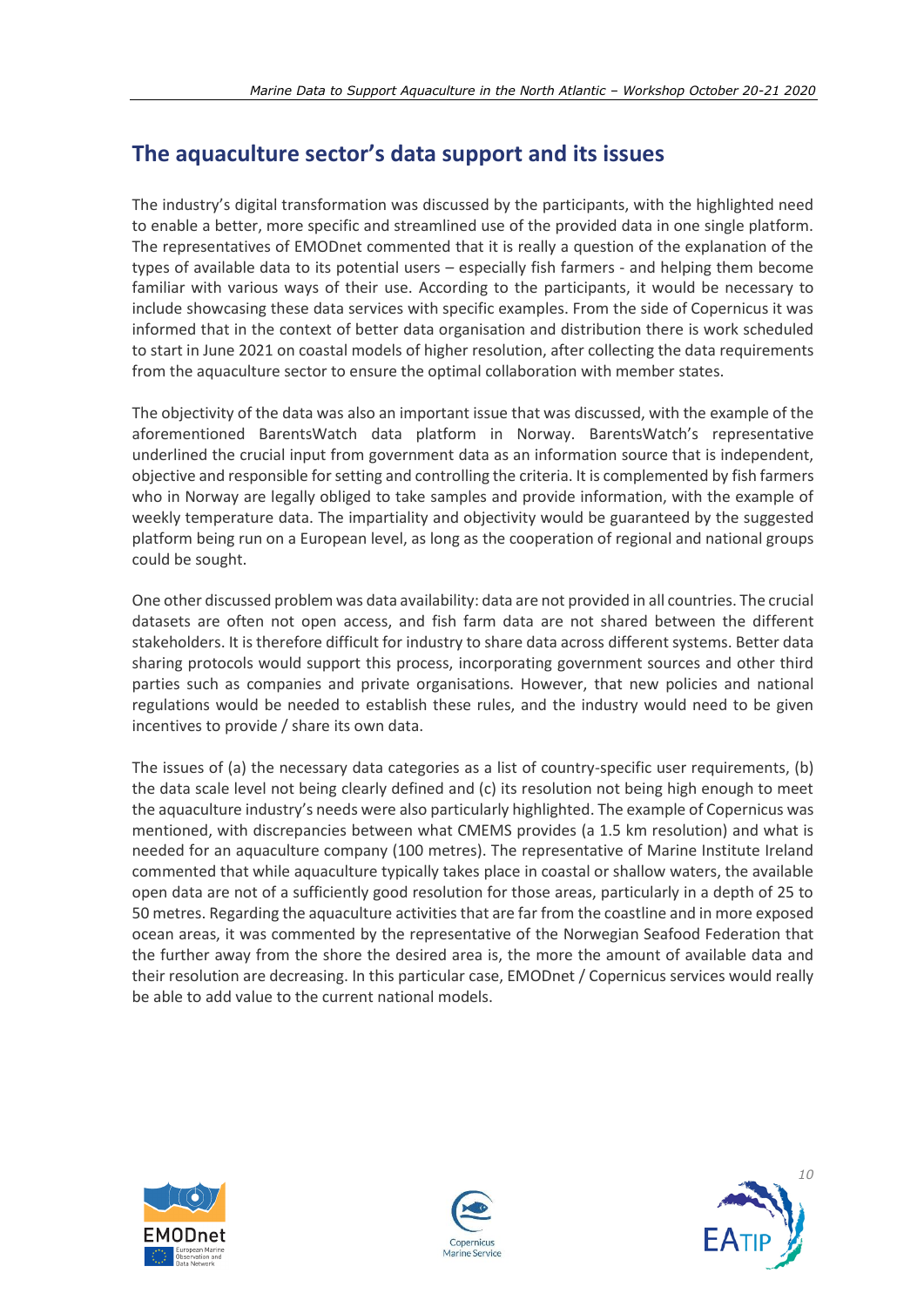#### <span id="page-10-0"></span>**Sharing data tools and models**

The identification of data tools and models and their existing use in the aquaculture sector was also discussed. For example in Norway the data on diseases are widely shared, but it was commented by the representative of the BarentsWatch Norwegian online platform that Norway was not keen to share aquaculture data on sensitive issues that could raise concerns among the public. The representative of the Scottish Salmon Company also expressed scepticism about data sharing as something difficult without a proven application and mentioned that commercial sensitivity is a pretty big obstacle for the Scottish industry to overcome. Efforts should be made to make data more transparent, possibly with the suggestion of tiered data sharing.

In general, it was discussed that aquaculture companies would be more inclined to share data if this could help them to comply with regulations and to communicate the transparency of their practices. Moreover, in the cases where they are obliged to provide data for themselves, they could also provide it to EMODnet or Copernicus. The added benefit from this would be the increase of the precision level of regional forecasting models. However, one interesting point was a noted difference between northern European countries, like Norway and Scotland, being more open to the practice of data sharing than southern.

Regarding data models, it would be essential to find a way to combine local and international sources and incorporate them in the platform for certain geographical areas, particularly in relation to European Space Agency (ESA) requirements. The model use is also explored by "Blue-Cloud", a European H2020 project that aims to pilot innovative services for marine research and the blue economy, building on existing marine data infrastructures including EMODnet and Copernicus Marine. It was commented by the BarentsWatch and FAO representatives that its data are useful for national planning, but not for local farms as they require more detailed and up-to-date information.





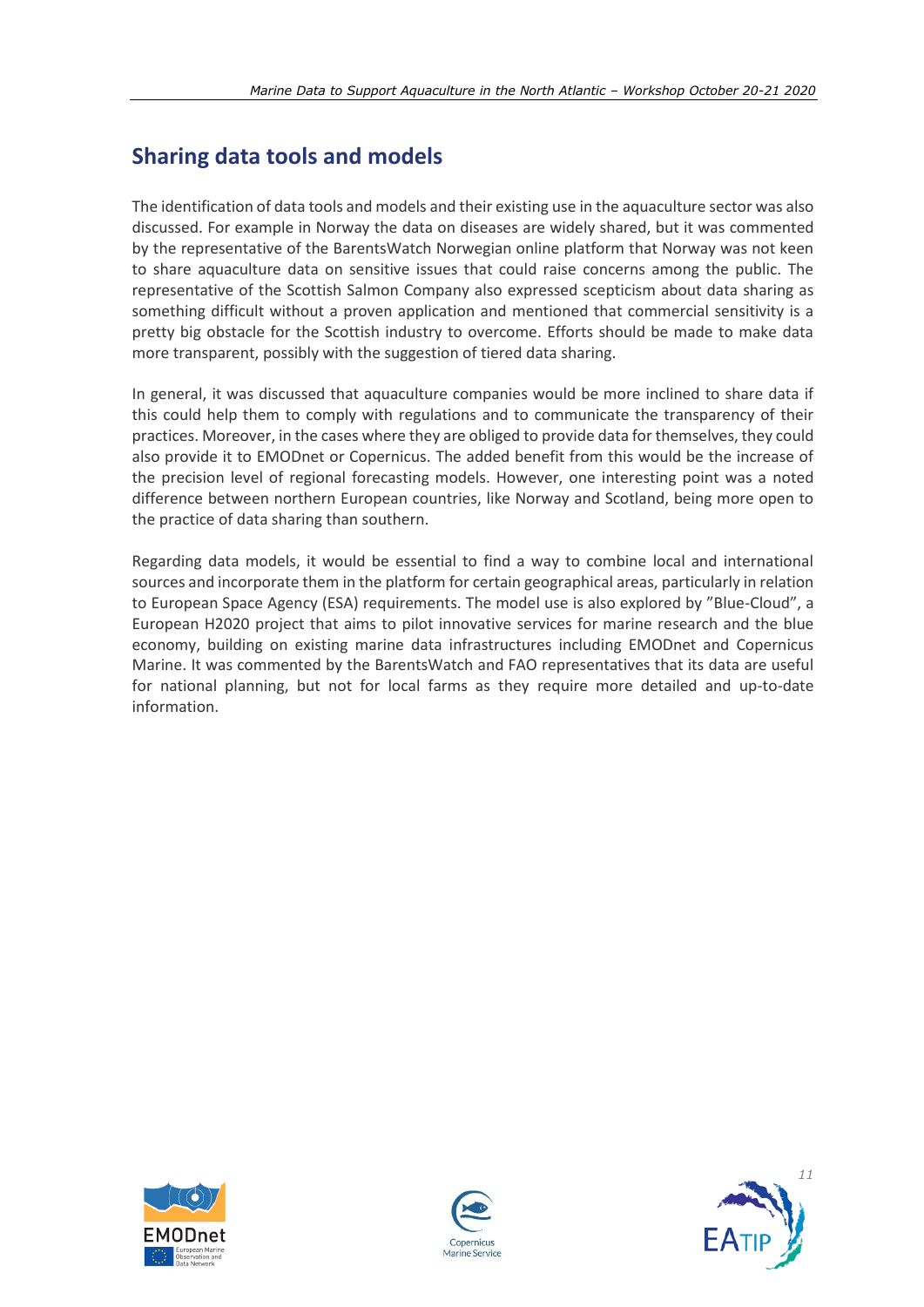#### <span id="page-11-0"></span>**Setting up a collaborative platform and its goals**

The future development of a collaborative platform can be a tool to increase predictability in aquaculture with the optimisation of production sites, allowing for better planning, reducing risk and allowing the sector to grow in a sustainable way. It could help the compliance with regulations and decisions regarding climate change and benchmarking. It could also fit in well with general policy initiatives such as the United Nations' SDGs (sustainable development goals) and the European Union's European Green Deal to tackle climate and environmental-related challenges.

The challenge will be to harmonise data from Copernicus, EMODnet, coastal authorities and from farms. As noted above, stimulating the collaboration, exchange of information and experience across different countries and advice from other marine industry sectors can help to overcome this obstacle.

At present, data sets are not sufficiently used by governments or other end users when regulating sea-based aquaculture production. That could be a crucial goal for the platform to achieve. The example of data usage for sea lice regulations was mentioned: as widely known they are an important problem in salmon fish farms, so it could be useful if biodiversity data were made available to investigate the problem from that perspective. Nevertheless, as mentioned from the EMODnet representatives, since the aquaculture sector is not a heavy user and provider of biodiversity data, it would be difficult to incorporate its data into EMODnet's biology platform. The additional example of aquaculture farm biomass data also not being able to be entered into this biology platform was mentioned. As a result, new data categories will have to be introduced into it.

One other challenge related to this is to design a systematic and user-friendly way for data entry, as information from aquaculture producers is currently mainly shared through PDF files which is not ideal, as they are difficult to amend. As noted by the representative of the aquaculture company of Lerøy Seafood, adding a new interface could be cumbersome and integrating data into existing systems is the way to go, especially since local industry workers often do not have the time to engage with data and only really discuss it with software suppliers. Therefore, keeping the same interfaces and focusing on these suppliers would increase the use of Copernicus or EMODnet services.

The need to prioritise the most important data and to provide training workshops for their use through the platform was widely acknowledged. The knowledge for this could be built on recent similar events such as EMODnet's Open Sea Lab I and II "hackathons". As noted by the representative of DG MARE, this would also help to overcome technical barriers as some industry workers are reluctant to engage with data that do not seem relevant to them. The challenge would then be to work alongside industry to make those data accessible and meaningful.

As far as the types of included data, it would be good to convince industry to provide more information than the bare minimum - for example more than just temperature - to enhance the quality of data around the coast. Farms have also started to register algae and report these data, therefore it would be ideal for all this information to be put in a format that allows farmers to see what biomass is available around the farms. The example of the aforementioned Norwegian public online platform of BarentsWatch was discussed: It is more geared towards veterinary-type data, while also incorporating other information such as environmental and meteorological. However,





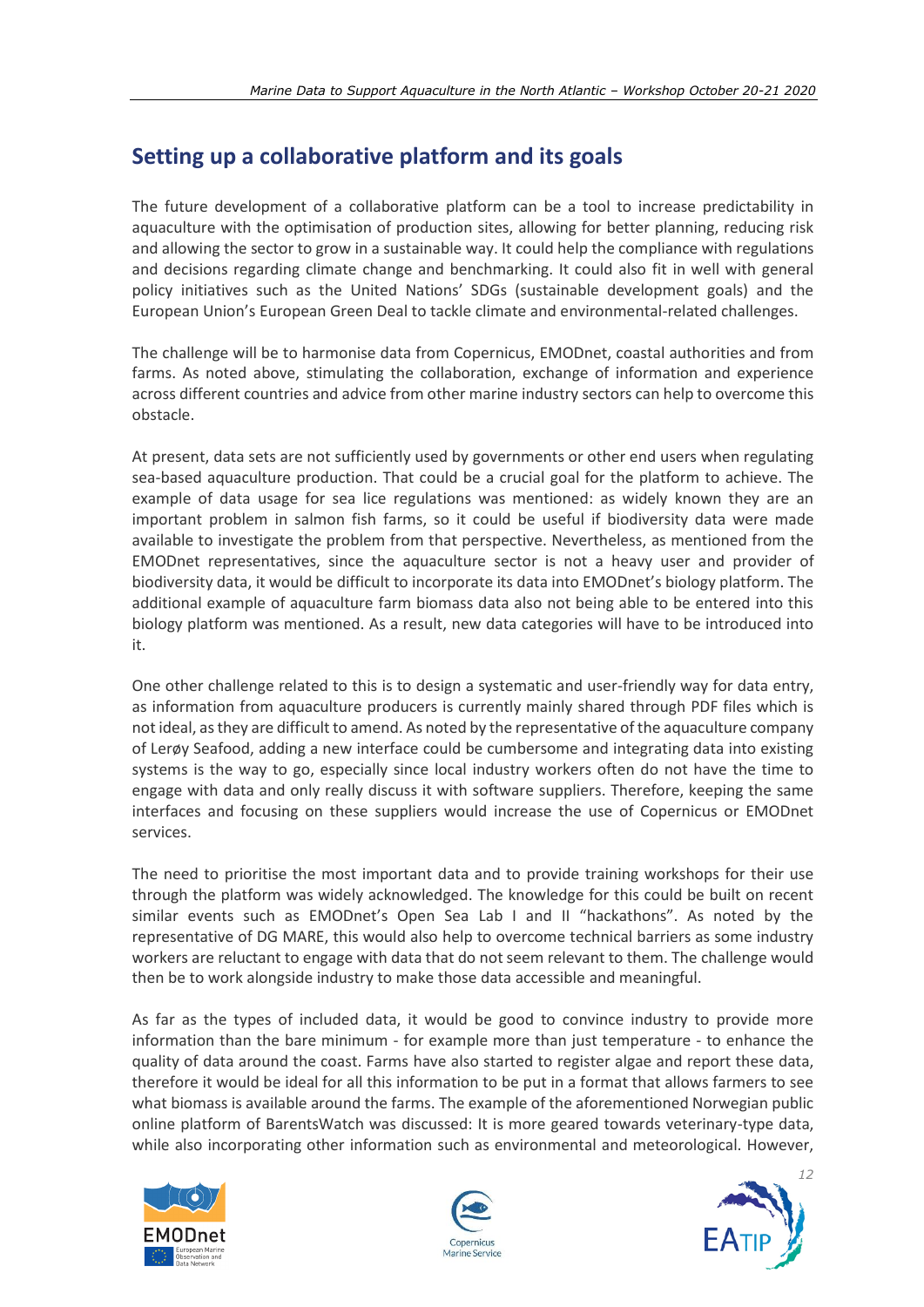the specific aquaculture user requirements must be precisely identified before determining the models and degree of resolution. For that purpose, it was suggested that semi-structured interviews should be used instead of surveys.





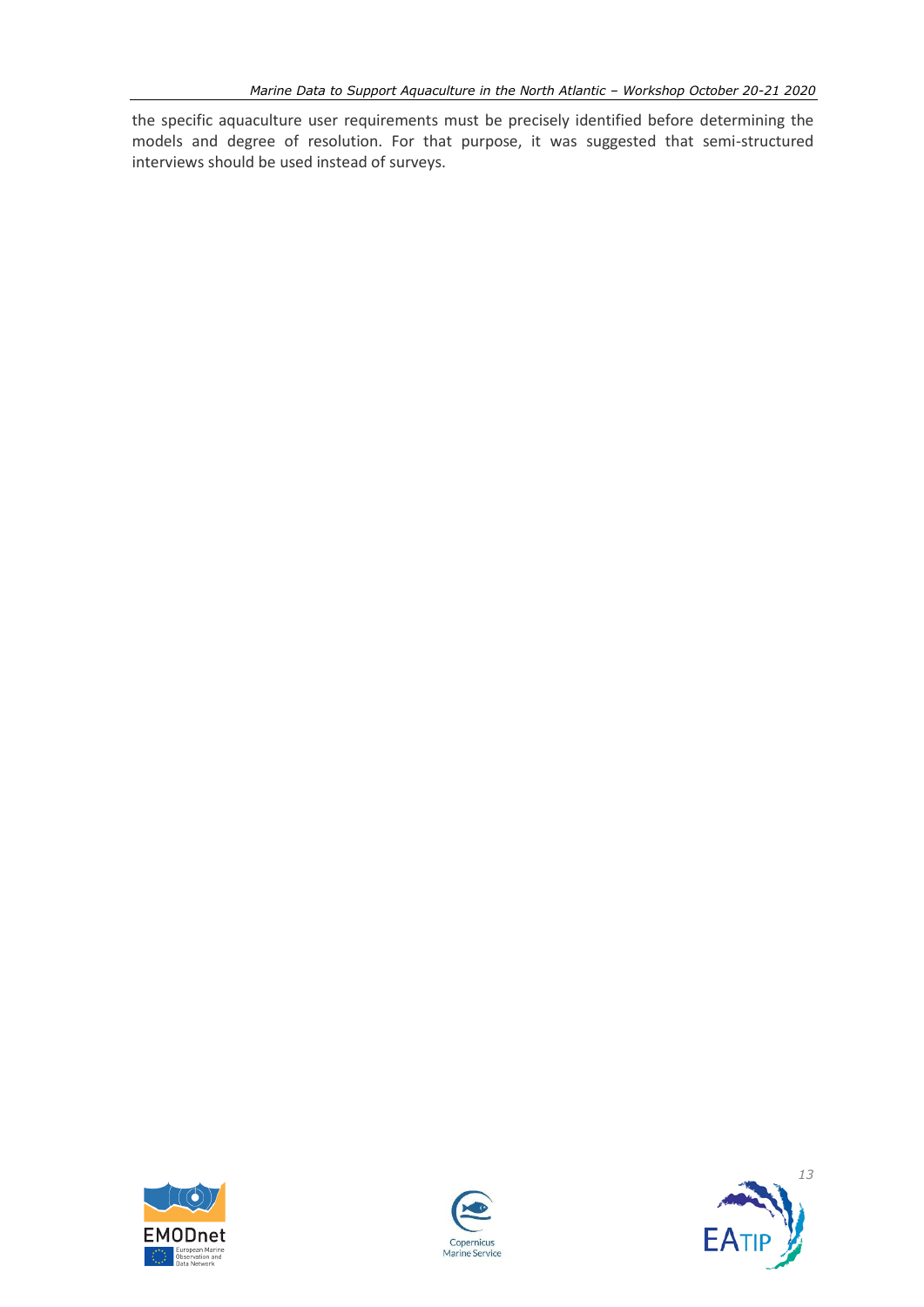#### <span id="page-13-0"></span>**Conclusions**

It was widely agreed that all data should be open access, as this provides greater value than having the industry ask for the necessary information from individual national data centres. Moreover, in Europe, Copernicus Marine and EMODnet offer long-term data services to support data sharing, ingestion, standardisation and harmonisation. The issue of data provision was identified as a sensitive one: in practice there are many country differences as northern European countries are more keen to share data than southern, often due to government restraints.

The challenge to get aquaculture firms to provide and share data was a recurrent theme of the workshop. Their value and contribution towards the desired high resolution and accuracy was particularly stressed, as well as the fact that data sharing would improve the overall quality of information offered to the whole sector. Nevertheless, industry partners need to be convinced that it is in their best interest to share that data. As a beneficial example, this will increase the visibility of their activities, show their products are of high quality and help to correct the often-negative public image of the aquaculture sector. This was noted as something that can hamper the industry's desire to send in data.

A suggestion to improve the situation was to have big organisations highlighting examples of how data can be used successfully in terms of trend identification, decision making and development support. The obstacles to overcome in this area are commercial concerns over data privacy, confidentiality issues, competition and also lack of time to submit data – particularly for small businesses. Monetary incentives might be a way forward to encourage an industrial player to invest in a data-sharing platform.

Encouraging the sector to submit data is a challenge, but the associated intentions have already been expressed such as the shellfish industry's key aim of data collection and sharing for 2030. As the next ten years will be very important for the aquaculture industry, DG MARE commented that to meet this challenge all actions will be streamlined through communications to stakeholders and official guidelines from the Horizon 2020 research programme, as well as via investment projects and other funding tools.

Other bottlenecks include how to get end users engaged with the data, and the provision of more user-friendly data. Training and workshops would help, along with more mainstreaming of the databases available. Another idea was to have an official list of user requirements, although such lists would have to be different according to the regulation needs of each country.

The development of a collaborative platform was proposed as a way to bring data together in one place in a standardised, streamlined and harmonised way, and solving the problem of data ownership information. It should be end-user driven, with many participants saying it should be run at a European level but making use of existing platforms at a local and regional level. Regarding its funding it was suggested it should come from the European Commission, perhaps while offering paid access to some more labour-intensive services. The European Commission representatives were very clear that funding can provided through the standard instruments of financial support, but the proposal should come from the industry and should stand evaluation, as all proposals.

Participants agreed a balance is needed between having as much data as possible and the quality of country and metadata. It is important to improve data resolution in certain areas to discover the





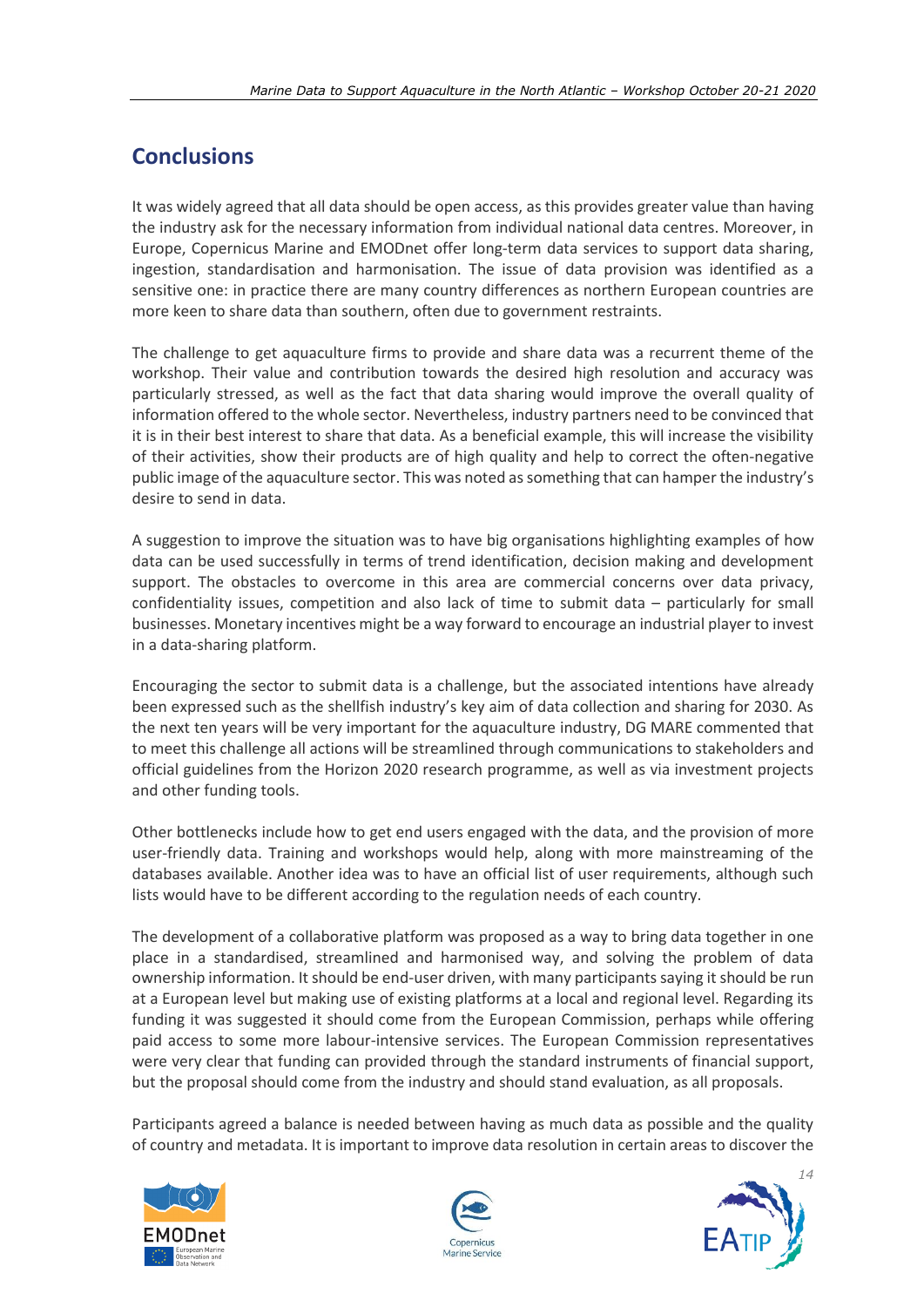geographical areas of greatest need. The Copernicus Marine service representative commented that the improvement of their data is an ongoing process with the provision of more and higher resolution ones as soon as they become available, and with the intention of organising dedicated training workshops for the aquaculture industry.

The representatives of EMODnet welcomed the recommendations on the data needs and requirements from the industry, as well as the ideas for future data and the involved products. They were identified as points that the EMOD network will take up in further discussions, and the open invitation was extended for industry to collaborate on producing joint use cases of data and data products offered by EMODnet and Copernicus Marine.